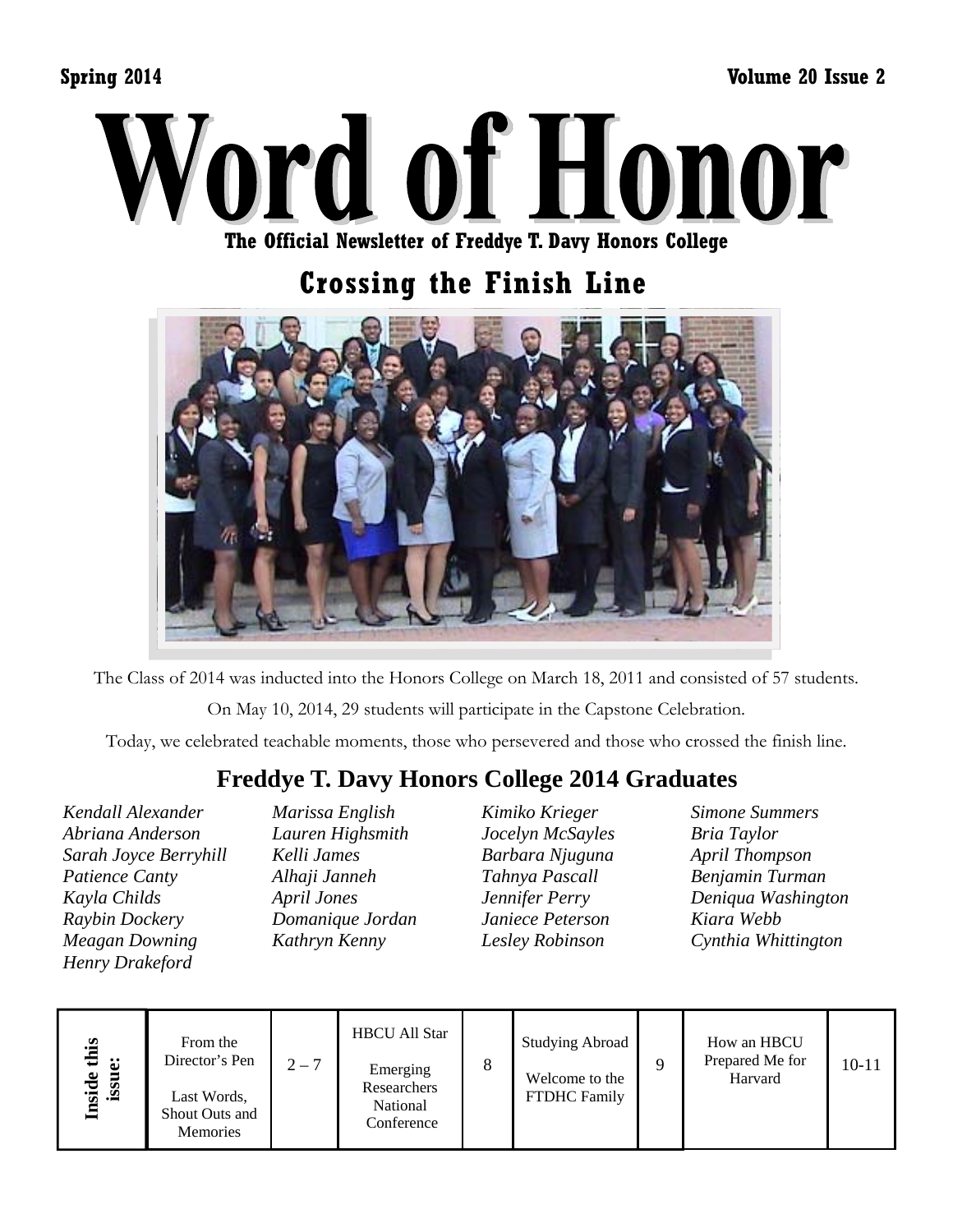# **From the Director's Pen**

It has been quite a journey. I have never experienced a journey with as many highs and lows as this one. Through it all, the journey has been more tolerable, more fun, and more memorable because it was undertaken with wonderful people like you. For as much as we have longed for the day of donning honors cords, the day is bittersweet. Bittersweet in that for some of us, the upcoming fork-in-the-road on our life's path is our last moment together. Do know as you proceed, I love you and that you are always at home in the Freddye T. Davy Honors College. Others of whom our paths may intersect again, I love you also and look forward to celebrating your future accomplishments as well as supporting you through future challenges. For all of us, we must recognize that the moments of which we have longed are accompanied by the passing of occasions that can only endure in our hearts and memories. Yes, this is a day for which we have worked toward diligently; and yet, we must understand that our



work was not solely for this moment, but preparation for the road ahead. Years ago, a phenomenal preacher shared a sermon inspired by a Ford commercial entitled "Built for the Road Ahead." Dr. Davy, Mrs. Sears, Mrs. McLean, Professor Jarvis, I, and others have done our part in preparing you for the road ahead. Now there is only one thing left for you to do: proceed.

Be cool & much love,

Dr. Sabin Duncan

# **Last Words, Shout Outs and Memories**

### **Alhaji Janneh**

Graduation day is a time to rejoice, feel happy and reflect on your long narrow journey. However, one of the saddest things about graduating is the fact that you are leaving a family like the Freddye T. Davy Honors College behind.

Throughout my time with the Honors College, I have never struggled to

accomplish something because of the amazing bond among the family. Everyone was willing to help me. I must say, being part of the Honors College family is one of the best decisions I have ever made.

This summer, I will be doing evolutionary medicine research at the University of California, Los Angeles (UCLA). In the Fall of 2014, I will be attending Brandeis University Graduate school in Waltham, Massachusetts**,** in the department of Molecular and Cell Biology. I will be focusing on developing a drug for aging.

### **Kendall Alexander**

I will be traveling to Italy immediately



following graduation then heading to Arizona for the Walter Cronkite Media Sales Institute at Arizona State University. I will be working in the journalism field, starting in

news outlets, and working my way up to film.

**Favorite quote**: "Speak the truth, even if your voice shakes."

### **April Jones**

I enjoyed the process and experiences throughout my Honors College career. I look forward to my next adventures and stage of my life at Howard University School of Law! I thank all the faculty members in the program for their hard work and dedication to our successes.

My next step plans include attending Howard University School of Law where I will earn my Juris Doctorate Degree in Juvenile and Domestic Relations.

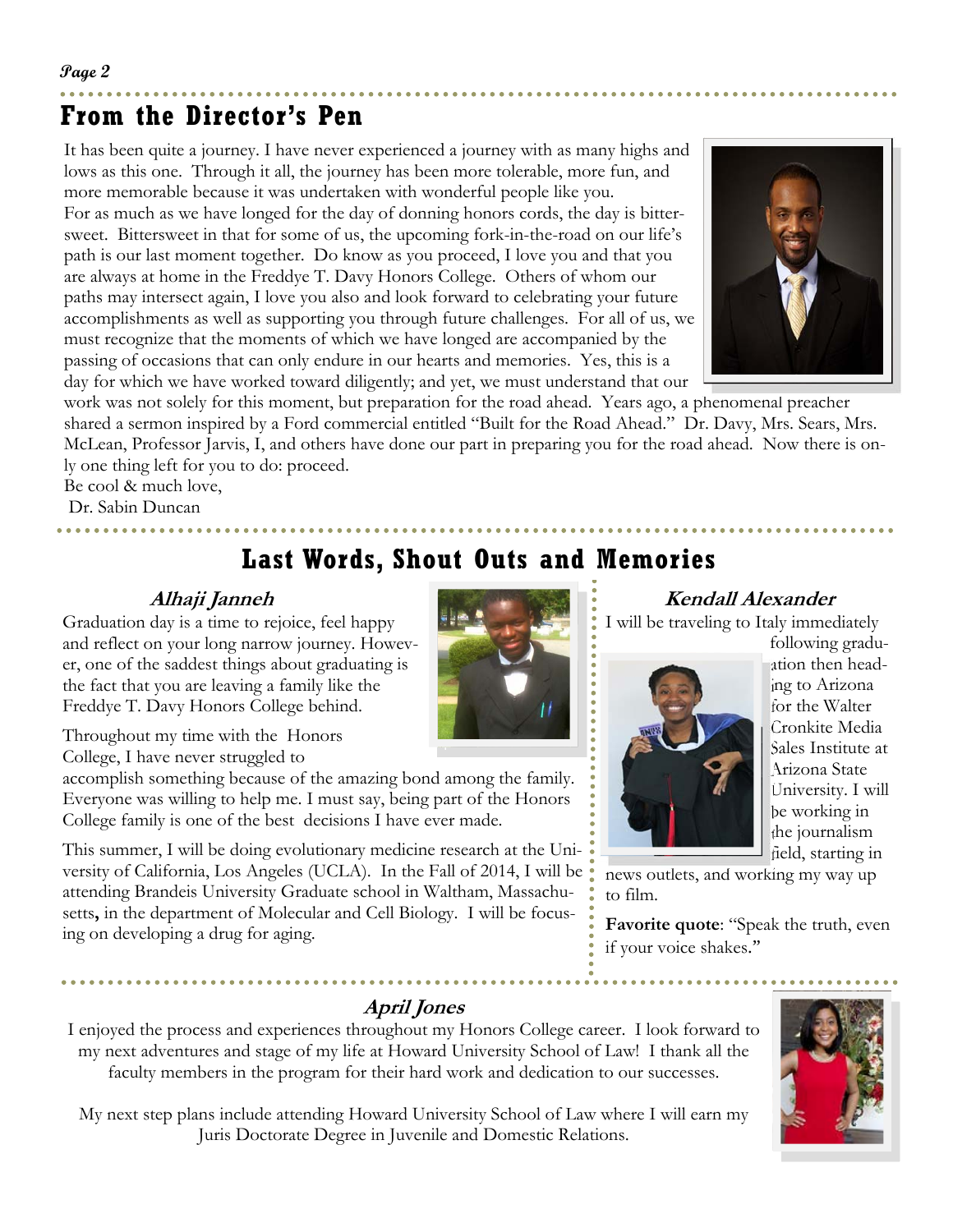## **Last Words, Shout Outs and Memories**

### **Dominique Jordan**

I grew up with two hard working parents that always instilled the importance of education in me. Being a part of the Honors College Program wasn't all my doing, it was them that pushed me to strive towards bettering myself. I thought I would be uncomfortable,



but soon I realized that being uncomfortable is a good thing, it makes you a better person.

I'd like to thank the Honors College staff for dealing with my stress for the past years and always giving me words of encouragement to keep me going. I'd also like to thank my parents for always believing in me even when I didn't believe in myself. I'd like to thank my family for their continued support and Jarrell for being there with me every step of the way during my senior capstone.

Last but not least, always remember that when God is the center of your life everything else will fall into place.

In the fall, I will be attending American University in pursuit of my Master's of Journalism and Public Affairs. Additionally, I will be working with the United States Marshals Service at headquarters in the Office of Public Affairs.

Thanks for such an amazing experience, my time at Hampton would not be the same without the Freddye T. Davy Honors College. All the best and congratulations to the other graduates.

As of fall 2014, I will begin pursuing a Masters degree in Industrial Organizational Psychology.



#### **April Thompson**

I will be studying for the NCLEX-RN Exam in the summer in preparation to obtain RN License. I will be work at the medical-surgical unit at Moses Cone Health Memorial Hospital in Greensboro, NC in August.



#### **Janiece Peterson**

From my time spent in the Freddye T. Davy Honors College, I would like to thank our beloved Dr. Freddye T. Davy and our Honors College Director, Dr. Sabin Duncan. Thanks to these two, I have had the opportunity to grow so much as person. From the different seminars to service learning to capstone, I have acquired all of the necessary skills to help me continue on my educational journey. Throughout my years at Hampton and in the Freddye T. Davy Honors College, even though things have been hard and I felt like giving up, I have learned that there is always a light at the end of the tunnel. This program has been such a wonderful experience, and I will cherish it forever.

After graduation, I will be attending the University of North Carolina at Charlotte. I will be pursuing my Master's in Social Work. During the

fall, I will be interning with the Charlotte-Mecklenburg School system as a School Social Worker, and I will also be working as a Graduate Assistant for the **Tahnya Pascall Craquate Assistant for the** 



### **Jocelyn McSayles**

*"I'm trying to get… out of the Bell Jar. " - Grey's Anatomy* 

*"I'm on God's good humor." - Jack, Titanic*

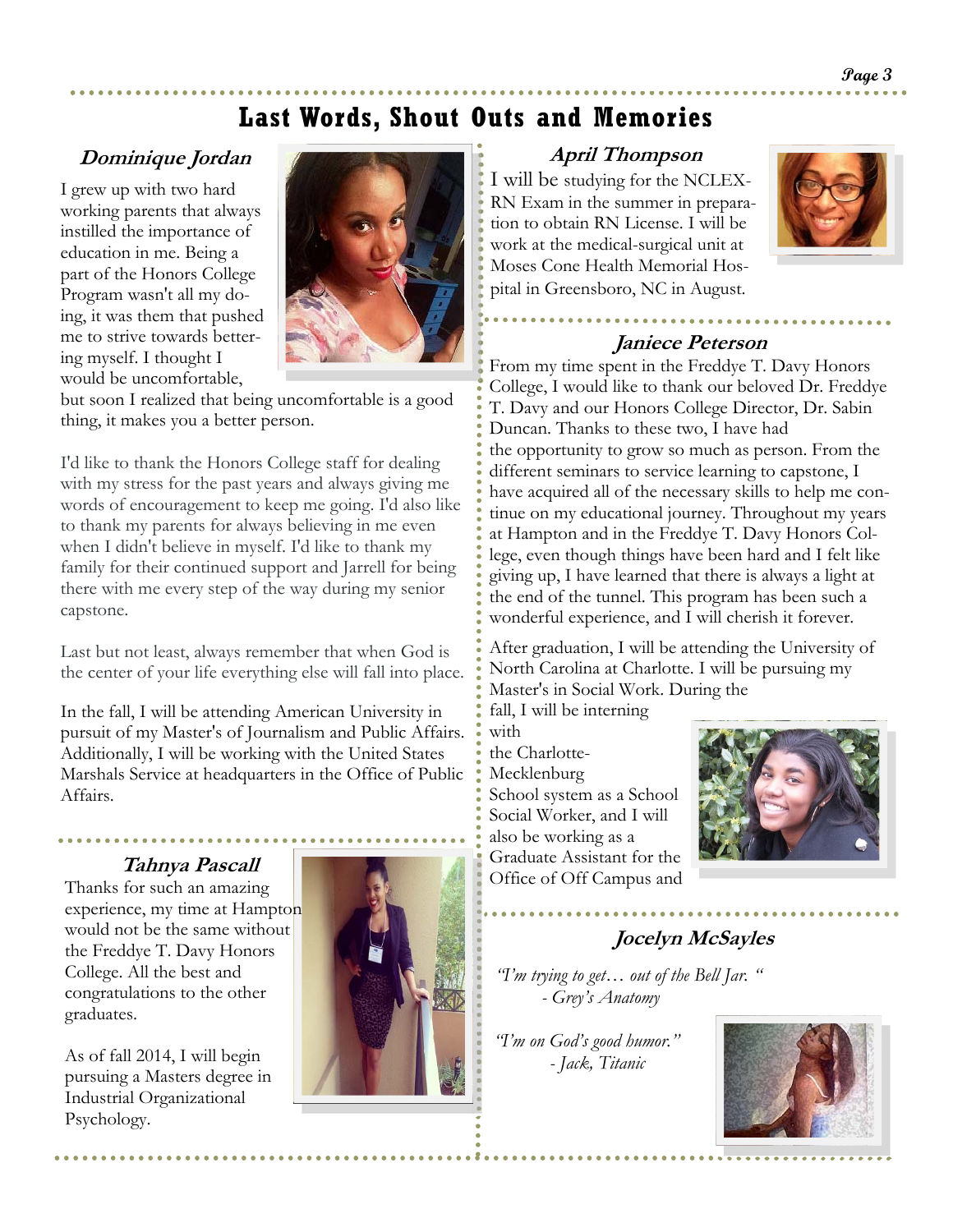# **Last Words, Shout Outs and Memories**

### **Bria Taylor**

Thank you to the Freddye T. Davy Honors College Program for the wisdom you all have bestowed upon me. I would have not made the many accomplishments I have thus far without your words of encouragement and push I needed to succeed!! While attending Hampton University, I had the honor of serving my class in the officer position as the Representative to the Organizational Board for 3 years, a co- Facilitator for Greer Dawson Student Leadership Program, inducted in the Marketing Honors Society known as Mu Kappa Tau, invited into the Golden Honors Society, casted in the stage play "Dreamgirls", serving as the Director of Event Planning for the Student Government Association, and most of all serving as the student director of the Miss Hampton University Pageant. I plan to attend grad school fall 2015 to peruse a master's in Marketing and one day create my very own cosmetics line. I will truly miss my Honors College family. Thank you Mrs. Sears, Mrs. McLean, and Dr. Duncan for your hard work, it will never go unnoticed.

#### **Sarah-Joyce Berrryhill**

Everything happens for a reason. Every relationship, test, trial, friendship, heartache, and hardship shaped who I am today. I am proud to say that as a Hampton alumnus I will always succeed.



I will be pursuing my masters in pharmacology at Georgetown University in the fall. Followed by another bachelor's and masters in nursing midwifery. I plan on impacting communities at the womb by helping mothers and mothers-to-be.

### **Kayla Childs**

 "I am the master of my fate. I am the captain of the soul."

I will pursue my MBA in my hometown of Baltimore, Maryland at Morgan State University.



### **Marissa English**

I will be completing the five-year MBA program May 2015, obtaining my CPA, and pursuing a career in public accounting.

### **Benjamin Turman**

Honors College has been the best experience of college for me. It was a challenge when I needed to be pushed. It was a support when I was strained. But I most value the people who I have met within the program. They have been a light to my life that I will cherish forever.



I will be attending law school at George

Washington University with the intention of going into the Navy Judge Advocate General upon graduation.

#### **Cynthia Whittington**

 I would like to thank the Honors College Program for the mentorship and opportunities provided these past 4 years. From the teachable moments from Dr. Davy to traveling to Florida in a van, I've enjoyed every minute of it.

I was the Northeast region Beta Image Award recipient 2014 and also the Henrietta Chisholm scholarship recipient



2014. I am graduating with honors from Hampton university school of nursing an will be enrolling in a MSN in clinical research trials program for the fall of 2014.

### **Henry Drakeford**

I am extremely thankful for everyone that supported me and guided me along the way to successfully completing the Honors College Program. I could not have done it without the extensive encouragement of my family, friends, and the honors college



staff. I was able to develop new skills and attributes through the challenging curriculum of Honors College, which I would not have received any where else at Hampton University. Lastly, I made lasting friendships with my honors college family that I will cherish for a lifetime.

I accepted a position as Associate- Business Management in the Emerging Technologies department at AT&T in Atlanta, GA.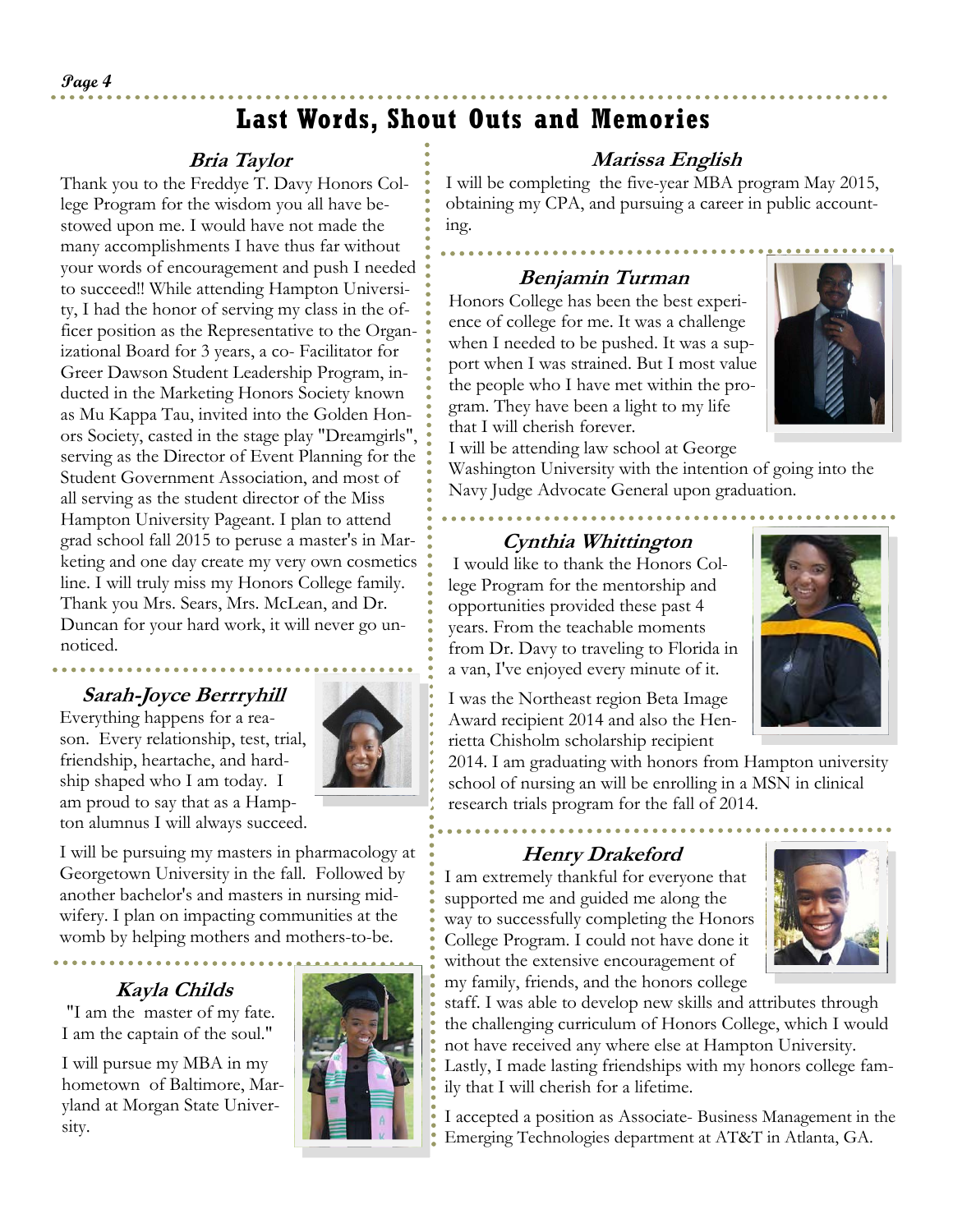### **Last Words, Shout Outs and Memories**

### **Kathryn Kenny**

My experience in the Freddye T. Davy Honors College has been both difficult and rewarding. Coming to Hampton as a freshman, I purposely surrounded myself with a small group of friends who valued the importance of academic disciple. My friends and I literally studied almost every night together on the fourth floor of the library. During our first year, we all made the Deans List and had 3.9 GPAs. We were driven to be academically successful. In our UNV 101 class, Dr. Davy challenged us to join the Honors College Program. It didn't take much convincing, we were up for the task. That spring, my friends and I joined the Honors College together. Throughout our four years at HU, a few of my friends who started the journey with me were no longer able to finish the program due to a variety of circumstances. I myself, even questioned, at one point, if I was strong enough to complete the rigorous demands of Honors College. But today I am thankful that I have completed the program I am also extremely grateful for those who stuck out the journey with me to the end. If it were not for their support and friendship, I would not be able to celebrate finally seeing the "Finish Line."

Immediately following graduation I will intern with the New York Times Student Journalism Institute. Following that, I have received several job offers from news organizations in my hometown and locally. I have also been accepted into the 2014 Teach For America Corps,

where I will teach high school English in Indianapolis, IN. I am currently interviewing with NBC Universal and the White House. I say all of that to conclude that I am open to wherever God leads me. I trust He will guide me into a career that allows me to positively influence those in my community.



#### **Kiara Webb**

I want to thank my parents, family, and the Freddye T. Davy Honors College Program for supporting and believing in me while at Hampton University.

I will be attending John Hopkins School of Nursing in the fall of 2014 and pursue my lifetime goal of becoming a nurse.

#### **Meagan P. Downing**

Leaving the Freddye T. Davy Honors College is a bittersweet occasion. The academic enrichment I have received throughout my time in this program has been invaluable and I am confident that it will prove beneficial throughout the rest of my life.



Thank you Dr. Duncan, Mrs. Sears, and Mrs. McLean for all you have done for me throughout my time at Hampton. You all have played an immense part in my success. May God bless you all.

In the fall, I am blessed to have been selected as a Marquand Scholar to attend Yale Divinity School where I will be pursuing a Masters of Divinity Degree.

#### **Abriana Anderson**

I am so grateful to the FTDHC for adding so much value to my college experience. Going through the program wasn't always easy, but I am glad I saw it through to the end! Thank you to the late Dr. Davy for encouraging me to think beyond what any text-

book could teach. Thank you to Dr. Duncan for continuing her legacy, and for always supporting me and pushing me to be bet-

ter. Congratulations to all my fellow graduates -- we made it!

I will continue to work with the Minority Retirement and Securities Program at Hampton, researching and delivering Financial Literacy workshops in lower-income communities with the research team and also finish the Five-Year MBA Program at Hampton University and graduate with my MBA in May 2015.



I want to start a career in Corporate America with a Fortune 500 company in Brand Marketing and begin my own Event Planning and Catering company within

> CONGRATULATIONS **ABRIANA ANDERSON**  2014 PRESIDENT'S CUP WINNER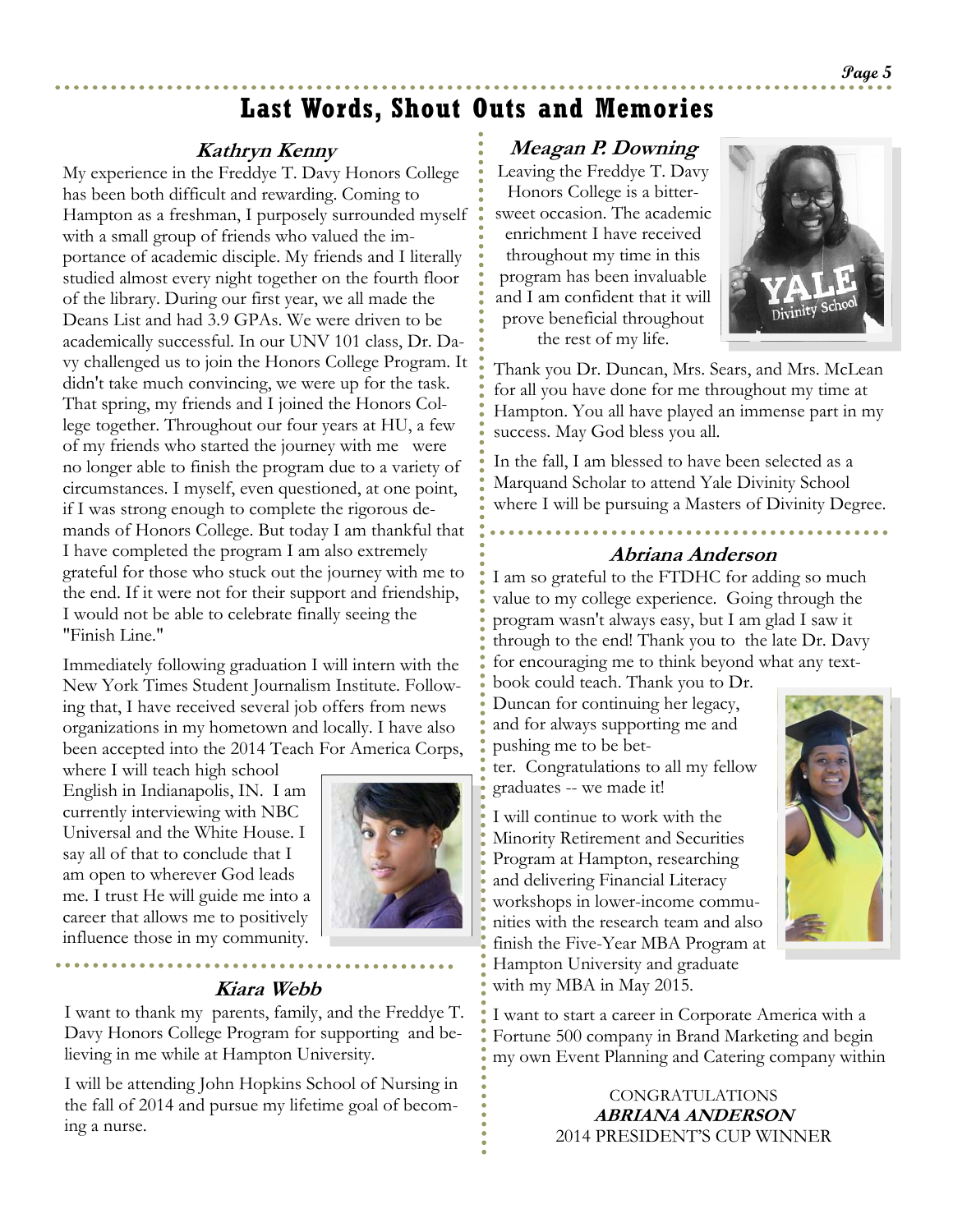**Page 6** 

### **Lauren Highsmith**

I am thankful for the opportunity to be part of such an enriching environment and a truly loving academic family. I am grateful to Dr. Davy for seeing potential in me and placing me in the proper atmosphere to be nurtured and to develop into who I am today.



I plan to earn my Ph.D. in an inter-

disciplinary literature/rhetoric program and/or a cultural studies program. I was recently accepted as a fellow of the Institute for the Recruitment of Teachers and will be participating in a summer workshop with the program at Phillips Academy in Massachusetts.



## **Jennifer Perry**

Honors College has not only helped me grow as a student, but also as a person. I would like to thank Dr. Davy, Dr. Duncan, Mrs. Sears, Mrs. McLean, and the professors who taught my FTD Honors College seminars for helping me on my journey; however, I could not have done any of this without my wonderful family standing be-

hind me.

I plan to attend the University of New Mexico School of Medicine in Albuquerque, NM after graduation. Medical school is my first step to becoming a pediatrician or family medicine physician.



### **Deniqua Washington**

I really could not imagine any of this happening without the grace of God, reams of love, and a great deal of perseverance. Do not get discouraged because in the end you will see your wildest dreams manifest right before your eyes. There's something waiting just for YOU!

I will be working with ABC's "Good Morning America" for the summer, taking a year off to write, and then heading to law school.



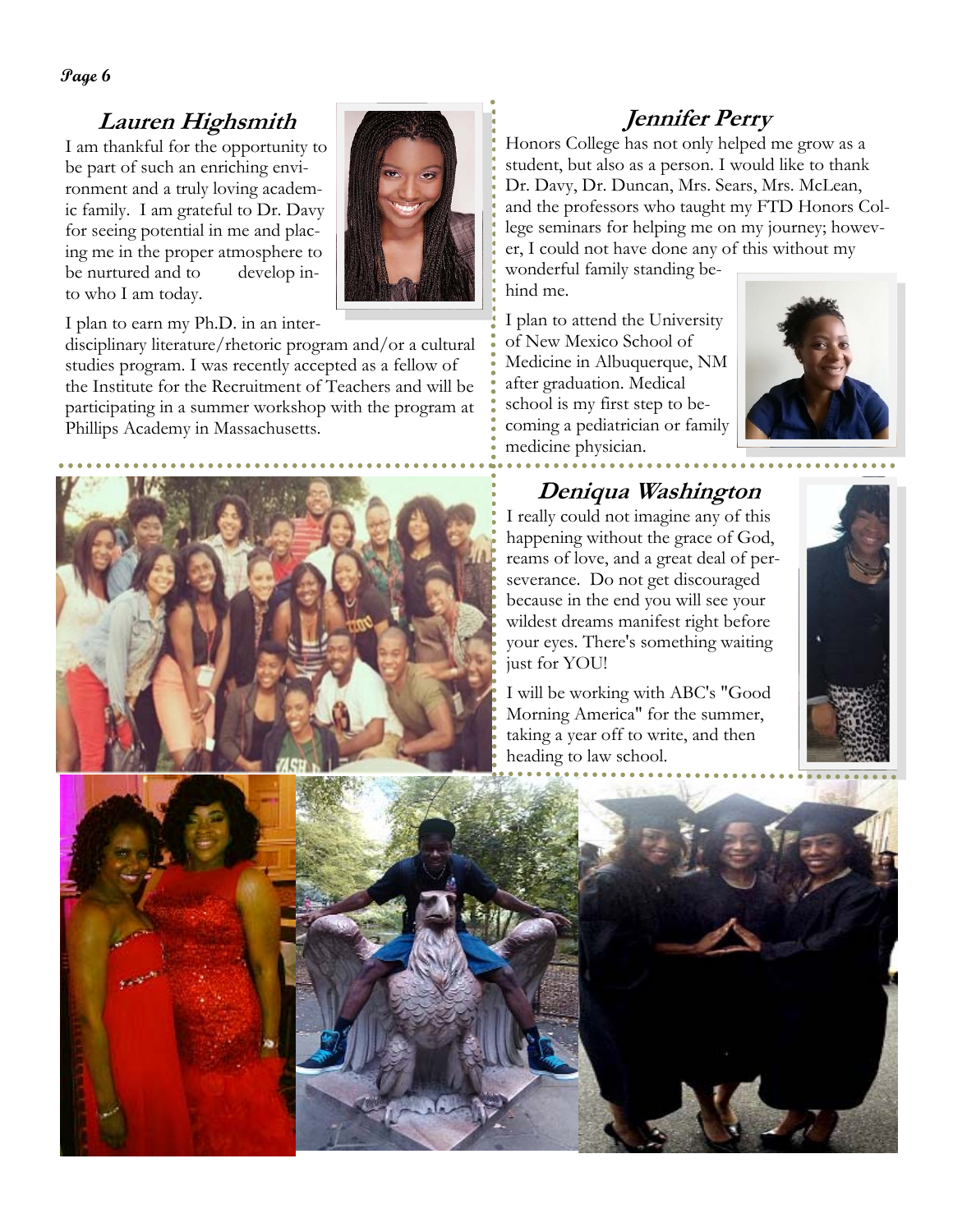# **Page 7** FTD Honors College Photo Collage

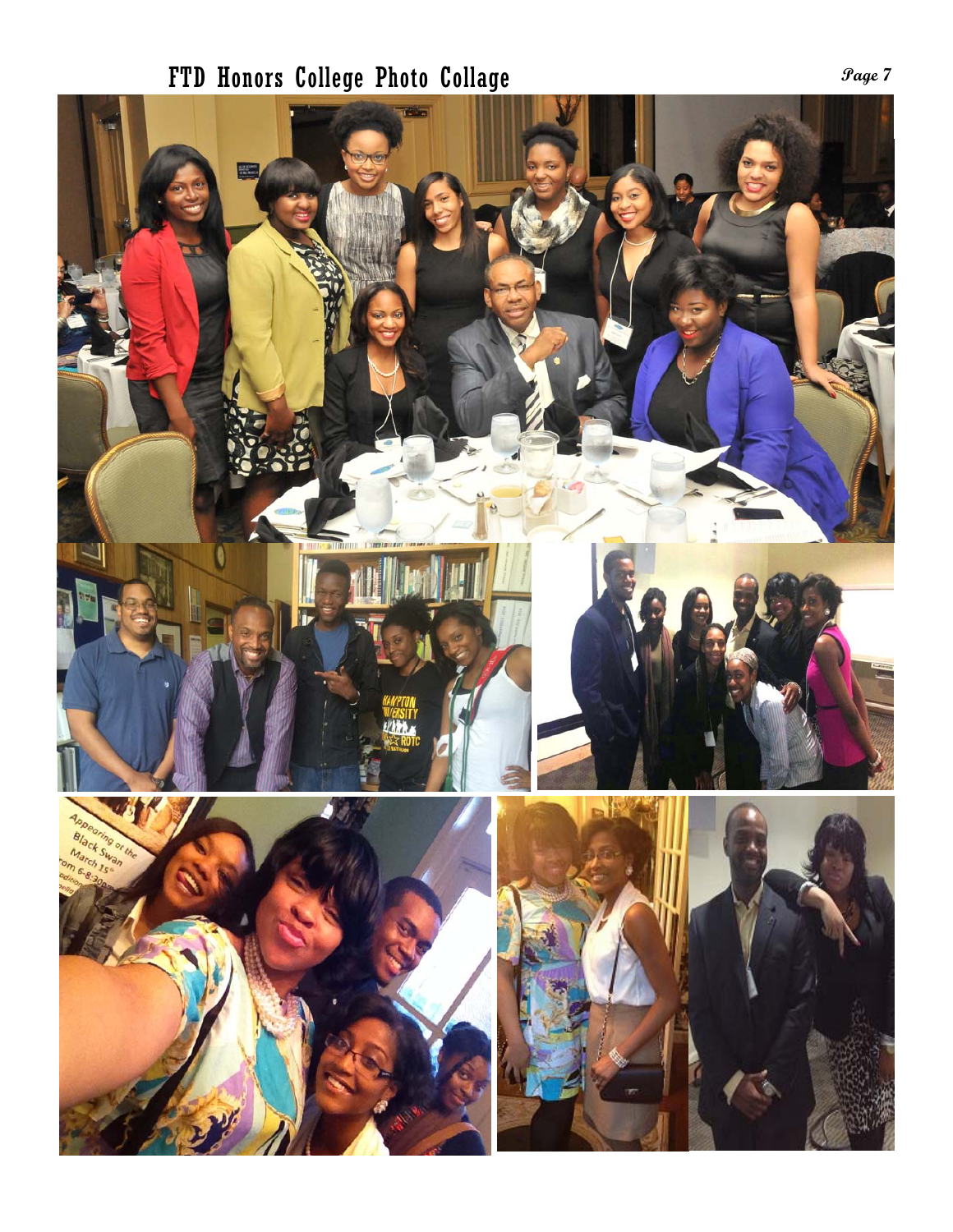# **Whitney Johnson: HBCU All Star**

Hampton University's own Whitney Johnson a Junior Public Relations major from Surry, Virginia has been selected as a 2014 HBCU All Star.

This program is highly competitive and picks students who exemplify academic excellence and leadership. When asked what being selected meant to her Johnson said, "Being selected as an HBCU All Star gives me satisfaction in knowing that I continue to inspire my peers, youngsters, and everyone around me. I am ecstatic to have the opportunity to represent Hampton University, my hometown, and the entire HBCU family. It's such an honor to be recognized by the White House and I look forward to working with them on more initiatives."

Students will serve as ambassadors to the White House and will work to promote the value of education, attend regional events, and network with various scholars to showcase their talents to the HBCU community.

"I believe this recognition will allow me to network with other successful HBCU students as well as the U.S. Department of Education. In addition, it will become a platform for me to inspire youth and encourage them to take advantage of the benefits that HBCUs have to offer. The White House carries a lot of weight behind its name so I'm sure it will provide credibility for me as well," said Johnson.

Johnson is a part of many organizations on campus and is also a member of the William R. Harvey Leader-

ship Institute. Service, leadership, and academic excellence is very important to Johnson. She hopes that being an HBCU All Star will allow her to influence others.

 "I will use my title as an HBCU All-Star to serve as an example. I aim to prove that an HBCU education is beneficial and it is something to be proud of. I have always wanted to share my HBCU experience with others, so I plan to reach out to local schools and launch a campaign



that spreads the good news about our great HBCU students because we're all all-stars," said Johnson.

# **The Emerging Researchers National Conference**

Senior Biology major, Alhaji Janneh attended the Emerging Researchers National Conference in Washington, DC this past February. The 3-day program in Science, Technology, Engineering and Mathematics (STEM) is hosted by the American Association for the Advancement of Science (AAAS), Education and Human Resources Programs (EHR) and the National Science Foundation (NSF) Division of Human Resource Development (HRD).

It features scientists from around the country discussing research and breaking developments in the science world while also educating undergraduate and graduate

researchers on essential communication skills. Several workshops during the program allowed for top students from 100 different schools around the U.S. to showcase their scientific findings. Other workshops focused on providing career preparation and information about the wide variability of careers available in the STEM field.



Alhaji emphasizes that the program has helped to decide what he wants to do upon graduation as a scientific researcher studying evolutionary medicine research at the University of California, Los Angeles (UCLA). His specific interest in research will focus on developing drugs that will reduce the rate of antibiotic resistance, subsequently killing the whole bacterial. When asked if the program has changed his outlook on his future, Alhaji states that "I now view my future as a very inspirational one, because I am very confident that I will make a bigger impact on people's health through my scientific findings." He recommends the Emerging Researchers Conference to all aspiring researchers.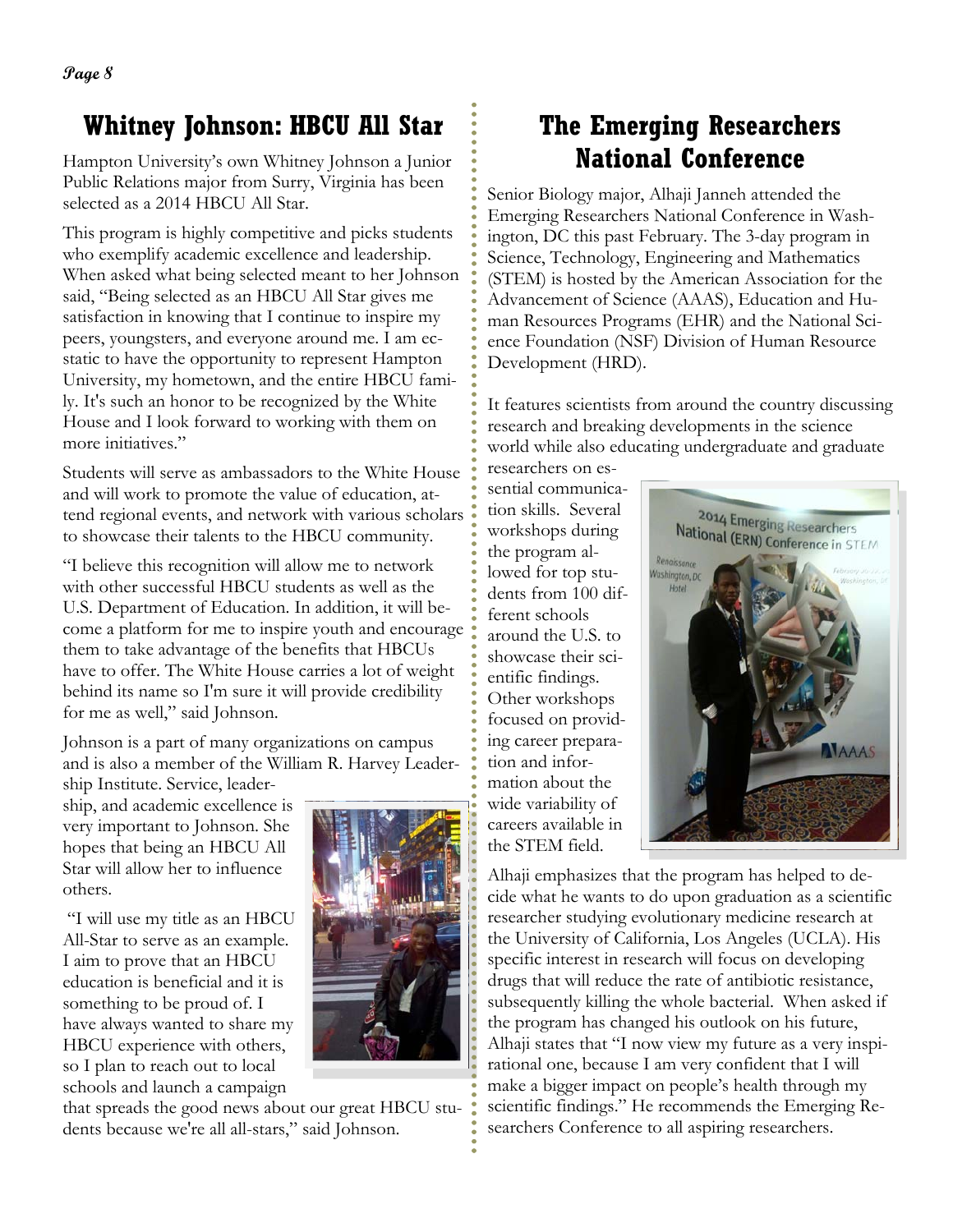# **Studying Abroad: The University of Oxford**

The Freddye T. Davy Honors College prepares students for the future and provides them with awesome opportunities. Britney Johnson and Zachary Hinton are two rising Seniors who have taken advantage of these opportunities and used them to their full advantage. They are both currently in London, England at Hertford College (The University of Oxford.)

Britney is studying Computer Science and Human Science. "I am currently taking a tutorial about Computer Graphics and a course called 'The Human Ecology of Diabetes and Obesity." She was introduced to these programs by Dr. Sabin Duncan and Dr. Carlton Long and was able to meet the Visiting Students staff personally. Britney was encouraged to apply and encourages those in the Honors College Program to study abroad.





Zachary is studying Computer Graphics and Ecology of HIV and Aids. "I was so stressed that I wasn't even able to think about going. When I got there, it hit me. I'm really glad that I took advantage of this opportunity." He was also able to meet the Visiting Students staff and was encouraged to apply. Zachery has created a traveling blog to document his experience in London. It can be located at http:// zacmackenzy.wordpress.com/my-life-in-gifs/.

The Visiting Student Program is ten weeks long. Britney and Zachary will be returning June 28th.

# **Welcome to the FTDHC Family!!**

On March 21, 2014, the Freddye T. Davy Honors College family grew with the addition of sixty-one new members! The talented collection of students accepted the honors challenge after applying, being interviewed, and participating in orientation. With the addition of driven achievers, the legacy of FTDHC will continue to flourish! The photo below captures some of the new inductees following the Honors Day ceremony.

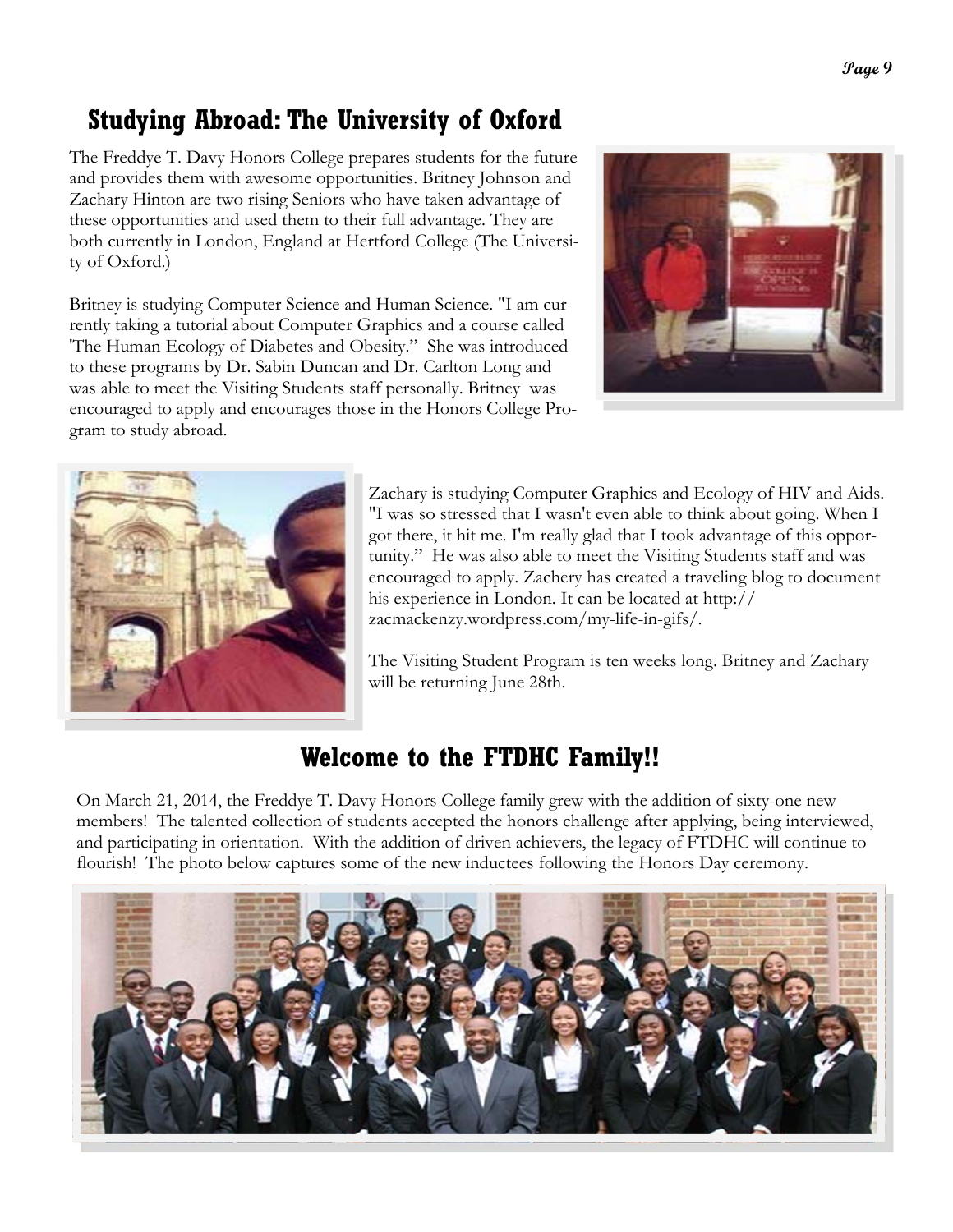**Page 10** 

# **How an HBCU Prepared Me for Harvard**

*The Root* http://www.theroot.com/articles/culture/2014/04/ hbcu\_prepared\_me\_for\_harvard\_first\_person\_perspective.1.html By: Mia Hall (pictured below)



**My Thing Is:** There's no question about whether these schools are still relevant. It's thanks to my time at Hampton that I was ready to take on the intellectual and emotional challenges of the Ivy League.

As a Harvard School of Education graduate, I was elated and moved to see the global conversation that the creators of the recent I, Too, Am Harvard and Being Black at the University of Michigan campaigns sparked about the experience of underrepresented groups on college campuses, including the one where I earned my master's degree.

There's no doubt that top institutions can feel unwelcoming to students of color. On top of the expected academic challenges, we have to battle the views of some in the school community that affirmative action has given us an undeserved opportunity.

But at Harvard, I was much less troubled than many others by those perceptions. I didn't question my preparedness, and I was more energized than bothered by the occasional expectation that I "speak for the race" in class or by interrogations about how I handled my hair. My confidence that I belonged, and my enthusiasm for taking advantage of every opportunity the Ivy League institution offered, never faltered during my time there.

Why? I believe it was because I was fortified by my undergraduate experience at Hampton University.

That's right, it was the little Virginia HBCU that took me—an African-American graduate of a small vocational high school in Brooklyn, N.Y.—and transformed me intellectually into Ivy League material, and psychologically into a student who could find the motivation and support to thrive anywhere.

Could I have been as well prepared elsewhere? It's definitely possible. But as HBCUs face financial challenges that inspire another wave of questions about whether they're still "relevant," I feel more moved than ever to talk about why Hampton was not only relevant but also life changing for me.

Before arriving there, I'd excelled in school, but my high school coursework didn't prepare me for the rigorous academic demands of my Hampton professors. This made my first semester a time of adjustment, which brought with it a realization that it would take more sacrifice, grit and determination than I'd planned in order to thrive. But the wake-up call wasn't demoralizing because Hampton provided mentors and academic support that enabled me to become a better writer, speaker and thinker.

Taking advantage of those resources and getting adjusted was just the first step. I was encouraged to challenge myself further by joining the Honors College. Led by Freddye Davy, an endowed professor and a staple on Hampton's campus until her passing in 2012, Honors College offered me exposure and experiences I never had before. I traveled internationally for the first time, spending a semester in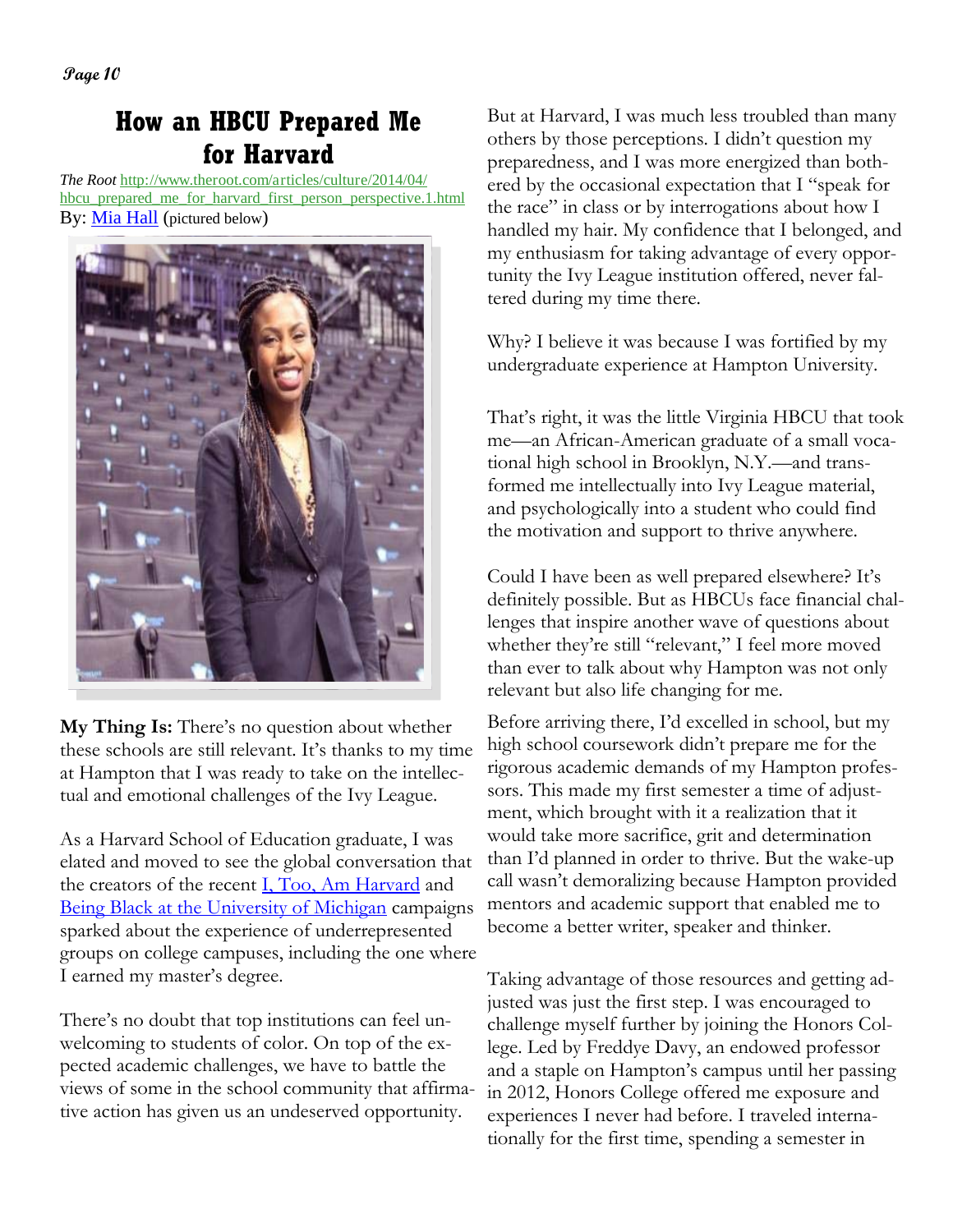Hangzhou, China. I helped organize a student conference. I completed a senior capstone project that mirrored the demands of a graduate-school thesis.

Being on an HBCU campus, I felt I had no excuse for failure. The level of accountability presented directly by friends from around the country—and indirectly by the vision of a sea of brown faces going to class, studying, serving and leading—was enough to inspire me to be the best version of myself.

That feeling stayed with me, and as a result, the Harvard experience was socially and psychologically easier for me than it was for many other black students. Sure, Hampton was almost all black, but it was there that I first experienced a new level of diversity and formed meaningful relationships with people from different socioeconomic and family backgrounds. The people who looked like me represented a huge range of experiences, including those who had attended prep schools and whose families had long histories of educational achievement and professional success. Getting to know them prepared me to transition into the diverse group of students who were my Harvard classmates.

During my sophomore year in college, I reached out to a Hampton alum sister, Roslyn Das, the first lady at my church in Virginia, and told her that I felt I needed to manage my time even better. She helped me organize a vigorous though manageable schedule that would ensure I had set times to study, eat, rest and have time to enjoy my college experience. It helped me gain the focus to succeed as a well-rounded student, become Sport Management Major of the Year and graduate magna cum laude in three years. I used this same structure to set up my study times during my tenure at Harvard.

Though many students at other universities chided Hampton for its curfew restrictions, dress code

and other strict policies, these rules influenced me to set standards and structures for managing my workload and activities, as well as for my personal presentation. I maintained those habits when I arrived in Cambridge, Mass., and that helped me focus on the most important thing: the amazing educational opportunity I was offered.

When my roommate told me during freshman year that she'd chosen to attend Hampton because it was "the Harvard of the HBCUs," I wasn't sure what to make of that. Today I appreciate Hampton for what it is, and consider it not a substitute for Harvard but an essential part of my personal pathway there.

**CONGRATULATIONS!**  2014-2015 Freddye T. Davy Executive Board

Student Executive Board Co-Chairs Courtney Edwards Quenton Jordan

> **Secretary** Asha Woodfolk

Recruitment & Orientation Justin Alvis Alice Plunkett Miles Jenkins

> Retreat Lawrence Wright Kyesha Wadlington

Traveler's Circle Alix Thomas Alesia Pickney

Du Bois Conference Adera Bennett

Winner's Circle Elizabeth Bell Paige Greenwood

Word of Honor Jelani Scott Mariah McClain

Mr. & Miss FTD Honors College Shannon Anderson Zachary Hinton